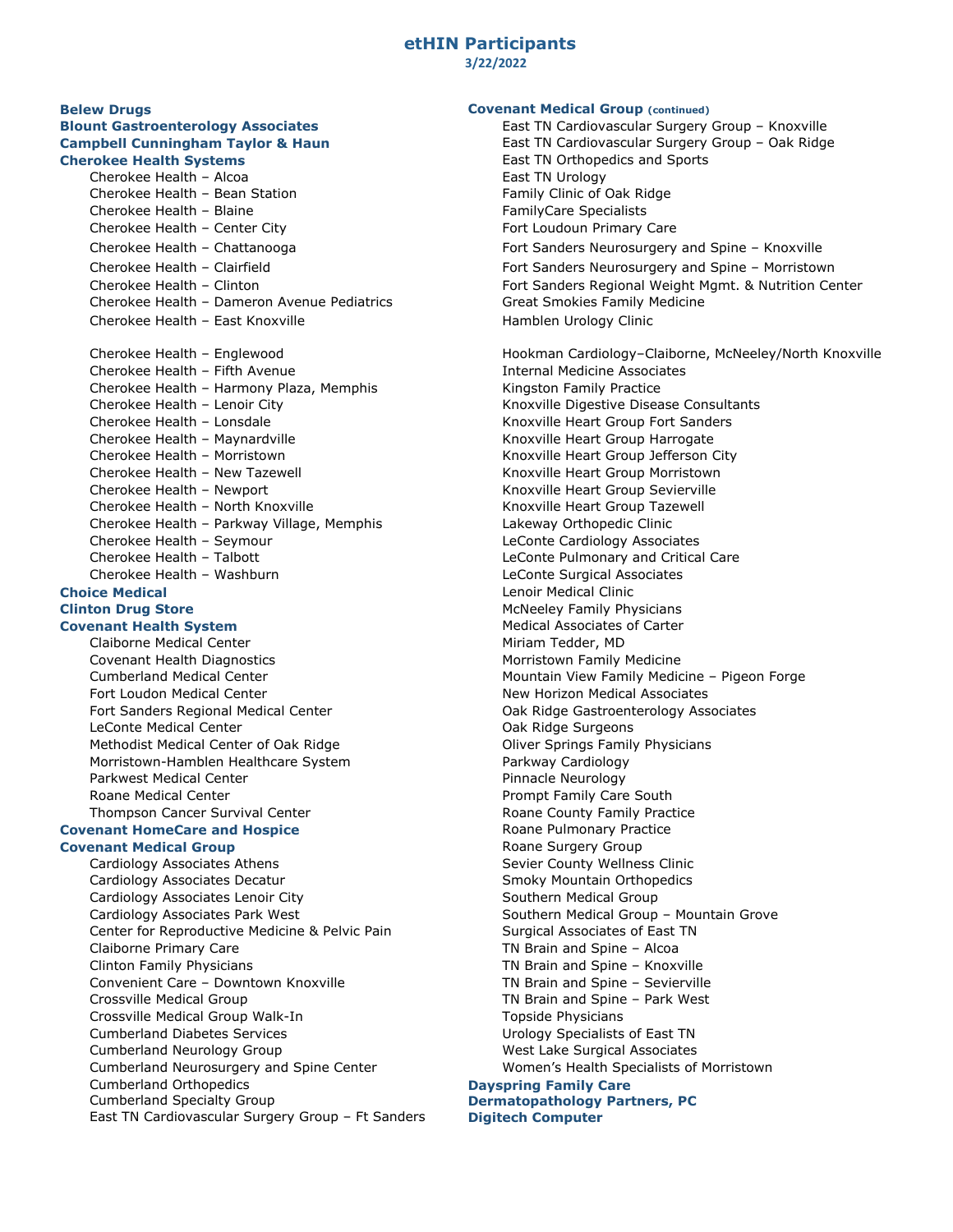### **etHIN Participants 3/22/2022**

## **East Tennessee Children's Hospital Knox County Health Department East Tennessee Children's Hospital Physician Practices**

Clinton Pediatric Clinic<br>
East TN Children's Hospital Development Behavior **Life Care Center of Blount County** East TN Children's Hospital Development Behavior East TN Children's Hospital Endocrinology **Magnolia Family Practice** East TN Children's Hospital Genetics Center **MBM Radiology** East TN Children's Hospital Nephrology<br>
East TN Children's Hospital Physiatry<br> **Mountain Hope Good S** East TN Children's Hospital Pediatric Plastic and Reconstructive Surgery<br> **Reconstructive Surgery Neurosurgical Associates**<br> **NAC HealthCare** East TN Children's Hospital Psychology **NHC HealthCare** East TN Children's Hospital Pulmonology East TN Children's Hospital Urology **Patient's Clinic** East TN Pediatric Surgery Group **Premier Surgical Associates** Greeneville Pediatric Clinic **Primary Care Associates**<br> **Primary Care Proton The Provision Care Proton The Proton The Proton The Proton The Proton The Proton The Proton Th** Knoxville Pediatric Cardiology<br>
LaFollette Pediatric Clinic<br> **Rural Mediatric Clinic Rural Services**<br> **Rural Mediatric Clinic** LaFollette Pediatric Clinic<br>Maryville Pediatric Group Maryville Pediatric Group **Sevier County Medical Examiner** North Knoxville Pediatrics **Smoky Mountain Home Health & Hospice Oak Ridge Pediatric Clinic Somatus** Pediatric and Adolescent Gynecology **St. Mary's Legacy Clinic** Pediatric Clinic – Karns **StatCare Outpatient**<br>
Pediatric Clinic – Seymour **Summit Medical Group**<br>
Summit Medical Group Pediatric Clinic – Seymour<br>
Pediatric Clinic – West<br>
Pediatric Clinic – West<br> **Summar Razzak MD** Pediatric Clinic - West Sevierville Pediatrics **Athens Medical Group** Athens Medical Group **East TN Lions Eye Bank Bhavana Vora MD** Bhavana Vora MD **Edmunds Gastroenterology**<br> **Endocrinology** Consultants of East TN Charles H Bozeman II MD **Endocrinology Consultants of East TN** Charles H Bozeman II MD<br> **Fort Sanders Perinatal Center** Children's Faith Pediatrics **Fort Sanders Perinatal Center** Children's Faith Pediatrics Faith Pediatrics Faith Pediatrics Concord Lenoir City **Francisco Moreno, MD Concord Lenoir City**<br> **Free Medical Clinic – Oak Ridge & Harriman Concord Medical Center Free Medical Clinic - Oak Ridge & Harriman Gastrointestinal Associates David A Cox MD** David A Cox MD **Gregory Brewer, MD Dinary Sayani MD** Dinary Sayani MD **HealthStar Physicians, P.C.** DWK Life Sciences Abundance Wellness Center **Emory Family Practice** Emory Family Practice Comprehensive Care & Wellness **Extensivist Clinic at Powell** Comprehensive Care & Wellness East Tennessee OB/GYN Farragut Family Practice East Tennessee Primary Care Assoc Fort Loudon Family Medical Center East Tennessee Vascular Center Fountain City Family Physicians Esprit Medical Spa Greeneville Family Medicine Faculty Physicians – Lafollette Halls Family Physicians Harris Clinic Hamblen Pediatric Associates Jefferson City HealthStar Dermatology Hamblen Pediatric Associates Morristown HealthStar Family Medicine **Hamblen Pediatric Associates Sevierville** HealthStar Family Practice **Hardin Valley Internal Medicine** Hardin Valley Internal Medicine HealthStar Gynecology & Infertility Hometown Medical Clinic

HealthStar Orthopedics, Podiatry & Physical Medicine James D Proffitt MD HealthStar Physicians – Bean Station Marchiesen Montestand Kenneth C Reese MD Jefferson Family Physicians M Scott Gardner DO Merchants Green Family Medicine Medical Associates Mountain View Pediatrics and Internal Medicine Michael J Passarello MD Renu Laser Medical Spa Middle Creek Family Practice The Providence Clinic Norwood Family Medicine

**Diversicare Hope Medical Clinic Knox County Regional Forensic Center** Boys and Girls Pediatrics **Knox County Sheriff's Office Knoxville Family Psychiatry Mountain Hope Good Shepherd Clinic** 

**Provision Care Proton Therapy Center Sevierville Health and Rehabilitation** Faculty Physicians – Knoxville Greeneville Internal Medicine & Family Practice HealthStar Neurology Internal Medicine Associates